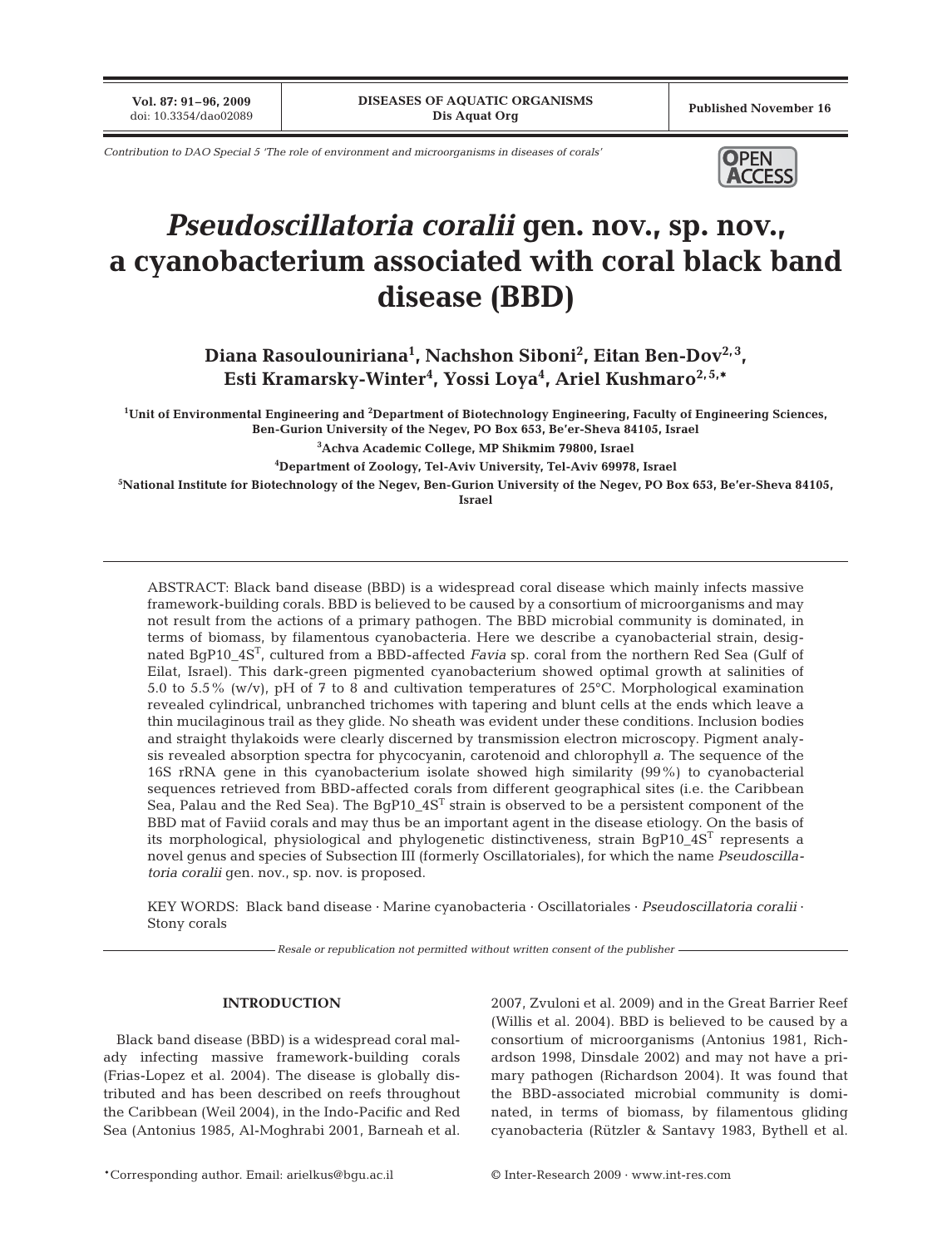2002, Cooney et al. 2002, Frias-Lopez et al. 2003, Richardson 2004). The progression of the disease is characterized by a black band or mat of microorganisms dominated by cyanobacteria that migrate across the coral colony (Rützler & Santavy 1983, Taylor 1983, Barneah et al. 2007). Indeed, most of the cyanobacterial sequences retrieved from BBD-affected corals from different geographic regions showed relationships to the genera *Geitlerinema*, *Leptolyngbya* and *Oscillatoria* of the order Oscillatoriales (Rützler & Santavy 1983, Frias-Lopez et al. 2003, Sekar et al. 2006, Sussman et al. 2006, Barneah et al. 2007, Myers et al. 2007, Richardson et al. 2007, Richardson & Ragoonath 2008).

Oscillatoriales are known in the marine environment, with many being pathogenic to marine invertebrates and vertebrates through the production of toxins (Smith 1996, Mez et al. 1997, Carmichael & Li 2006). Moreover, strains of this order are known to form marine cyanobacterial mats (Antonius 1981). In the present study we describe the taxonomic properties of a cyanobacterium strain BgP10\_4ST that originated from BBD-affected *Favia* sp. from the northern Red Sea (Gulf of Eilat, Israel). Here we describe phenotypic, genotypic and phylogenetic characteristics of this strain.

#### **MATHERIALS AND METHODS**

**Sample collection and culturing.** Using 10 ml syringes, samples of the black band were collected from the surface of the coral *Favia* sp. (at depths ranging from 1 to 5 m) from a site opposite the Interuniversity Institute for Marine Science, Eilat, Israel (IUI, 29° 51' N, 34° 94' E). Samples were brought to the surface and immediately processed. For isolation of the BgP10\_4ST cyanobacterial strain, initial liquid samples were plated on BG11 Fluka (Buchs) agar plates and incubated at 22°C (typical late spring–early summer seawater temperatures, a period when the disease is first observed in the shallow water of the Gulf of Eilat) under a 12 h light:12 h dark cycle. The BG11 medium was prepared using artificial seawater (Instant Ocean) in order to maintain the BgP10\_4ST culture at the desired salinity  $(4\% \text{ w/v})$ . From this culture, single cyanobacterial filaments were transferred to a liquid BG11 medium, grown and then plated again on BG11 plates, thus producing monocyanobacterial cultures of this strain. To ascertain temperature optima for growth, BgP10\_4ST biomass were plated on BG11 agar and incubated at 22, 25 and 30°C. After 2 wk of incubation, the expansion zones of the colonies were measured with a ruler on the undersurface of the Petri dish. The salinity range for growth of the cyanobacteria was determined using a sea salt mixture (Instant Ocean) for

preparing artificial seawater at concentrations of 3.5 to 6.5% (w/v at intervals of 0.5%) and 8 to 12% (w/v at intervals of 1%). The pH of a BG11 liquid culture medium (with 4% w/v sea salt) was adjusted by adding alkaline (NaOH) or acid (Tris-citrate buffer) compounds to produce pH of 4.5, 5, 7, 9, 10 and 11. Optimal pH was assessed by the qualitative appearance of BgP10\_4ST biomass which attached and coated walls of the Erlenmeyer flasks.

**DNA extraction and PCR amplification.** For molecular identification, genomic DNA was extracted from the cyanobacterial cultures (Wilson 1987) using a Power-Soil DNA Isolation kit (Mo Bio Laboratories) according to the manufacturer's instructions. Genomic DNA was eluted using 40 µl of elution buffer or double distilled water and stored at –20°C. Total DNA was amplified by PCR with a Mastercycler gradient thermocycler (Eppendorf) using the specific 16S rRNA gene cyanobacterial primers, 106F (CGG ACG GGT GAG TAA CGC GTG A) and 781R (GAC TAC TGG GTA TCT AAT CCC ATT) (Nübel et al. 1997, Sussman et al. 2006).

**Phylogenetic analysis.** Amplified 16S rRNA gene sequences were compared with those in the GenBank database with the basic local alignment search tool (BLAST) network service (www.ncbi.nlm.nih.gov/ blast/blast.cgi) and aligned with representative species from the order Oscillatoriales using CLUSTALW, part of the MEGA package (Kumar et al. 2004). A phylogenetic tree was constructed by the neighborjoining method (Saitou & Nei 1987) using the MEGA package (Kumar et al. 2004). Bootstrap resampling analysis (Felsenstein 1985) for 100 replicates was performed to estimate the confidence levels of tree topologies.

**Nucleotide sequence accession number.** The 16S rRNA gene sequence was deposited in GenBank and given accession number FJ210722.

**Pigment analysis.** Chlorophyll extraction was carried out using methanol, followed by heating for 2 min at 70°C. The extract was centrifuged and the clear supernatant solution was used for measurement (Talling 1969). Water-soluble phycobilin pigment extraction was carried out by overnight freezing of the cell suspension. After thawing and vortex-mixing, each sample was centrifuged to obtain an aqueous supernatant (Francis 2001). Absorption spectra of the cyanobacteria samples were examined using a UV/visible spectrometer (Agilent 8453, Agilent Technologies).

**Cell structure identification.** For ultrastructural characterization, cells of strain BgP10\_4ST cultivated in BG11 liquid media were fixed with 2.5% gluteraldehyde in phosphate-buffered saline (simulating seawater osmolarity) overnight, then washed, post-stained with osmium tetraoxide, serially dehydrated in ethanol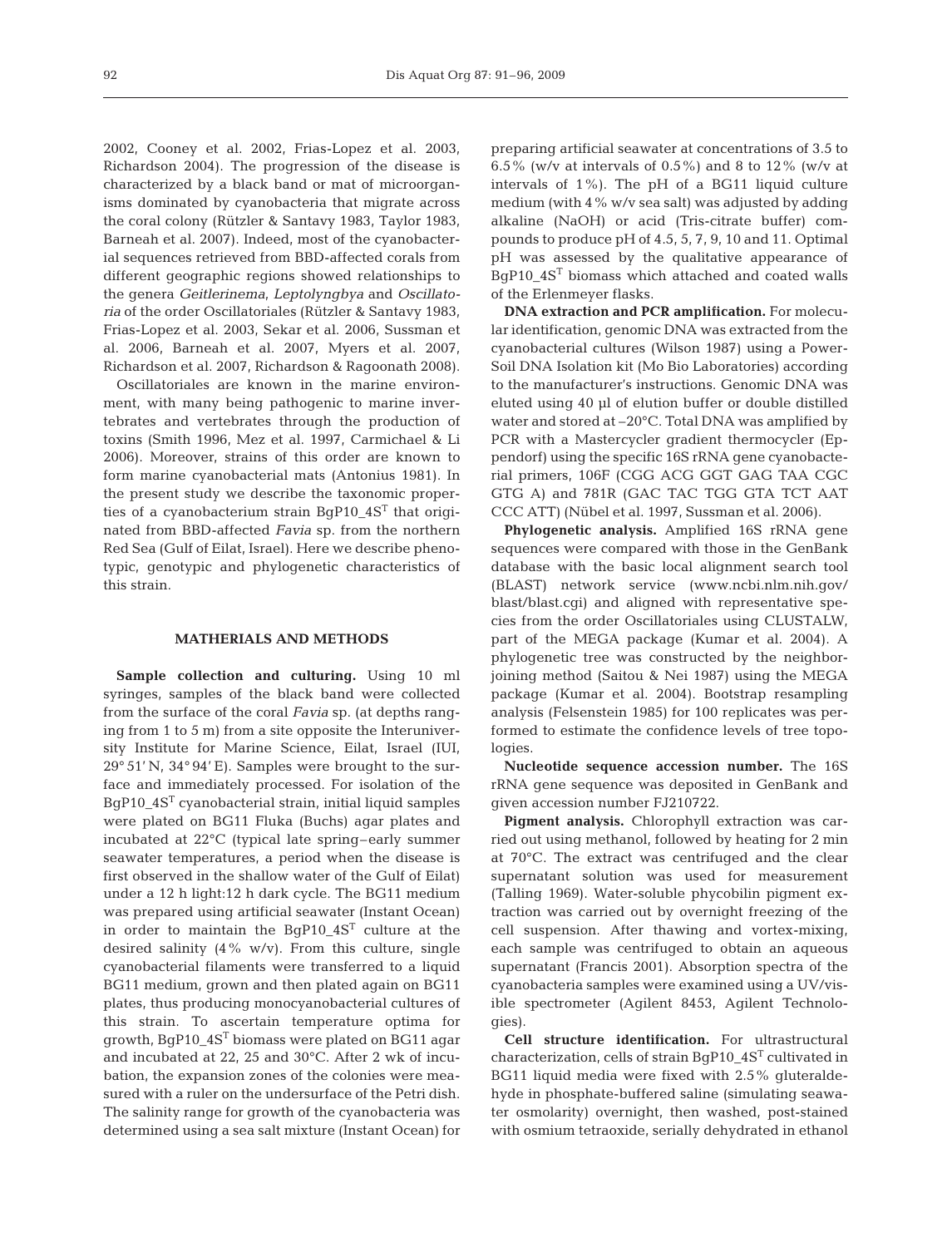(30, 50, 70 and 100%), embedded in Araldite epoxy resin (Electron Microscopy Sciences) and sectioned in 70 to 80 nm slices (Hoppert & Holzenburg 1998). The resulting sections were stained with uranyl acetate and lead citrate, and examined using a JEM-1230 transmission electron microscope at an excitation voltage of 80 kV (Harel et al. 2008).

**Fatty acid content.** Fatty acid content was analyzed by GC-MS using a protocol adjusted for cyanobacteria (Caudales et al. 2000). The composition of the fatty acid content of the cells was described by co-chromatography with reference standards (MIST02).

#### **RESULTS**

A monoalgaic culture of strain BgP10\_4ST originating from BBD-affected *Favia* sp. coral was obtained. Strain  $BgP10_4S<sup>T</sup>$  is a gram-negative gliding filamentous cyanobacterium  $5$  to  $6 \mu m$  in width (Fig. 1), with phenotypic characterizations listed in Table 1. The strain is a slow grower in liquid culture, forms a dark-green coat on the walls of the Erlenmeyer flasks and a bead-like coat on agar plates. No growth was evident when the cultures were maintained in the dark. On BG11 agar plates, trichomes were detected only 2 wk after plating, therefore making it difficult to determine generation time. No heterocysts were evident in this strain when examined under both light microscopy and transmission electron microscopy. Morphological examination revealed cylindrical unbranched trichomes with tapering and blunt cells at the ends (Fig. 1). Trichomes were found to leave a thin mucilaginous trail as they glide, although no sheath of mucilage was noted (Fig. 2a). Several pigments were identified spectrophotometrically, namely water-soluble phycocyanin, with an abTable 1. Differential characteristics of strain BgP10\_4ST. Lipid content does not include trace amounts and compounds showing similarity to library compounds lower than 90%. Yes: positive; no: negative

| Characteristic             | Strain $BqP10_4S^T$     |
|----------------------------|-------------------------|
| Morphology                 | Filamentous             |
| Trichome width             | $5-6 \mu m$             |
| Hetrocyst formation        | No                      |
| Motility                   | Yes                     |
| Color of cultures          | Dark green              |
| Pigments                   | Chlorophyll a,          |
|                            | phycocyanin, carotenoid |
| Photosynthetic activity    | Yes                     |
| Optimal salinity           | $5 - 5.5\%$ (w/v)       |
| Optimal pH                 | $7 - 8$                 |
| Optimal temperature        | $25^{\circ}$ C          |
| Aerobic growth in the dark | No                      |
| Lipid content              |                         |
| 16:0                       | 58.61%                  |
| 16:1                       | $6.39\%$                |
| 16:3                       | 14.08%                  |
| 17:1                       | 6.99%                   |
| 18:1                       | $7.13\%$                |
| 18:2                       | $6.80\%$                |
|                            |                         |

sorption maximum at 623 nm, chlorophyll *a*, with 2 absorption peaks at 436 and 666 nm, and carotenoid, with an absorption maximum at 336 nm. The detection of chlorophyll and the fact that when exposed to light this organism grows on BG11, a medium that is almost free of organic nutrients, suggests that the strain comprises photoautotrophic bacteria.

The optimal growth temperature for BgP10\_4S<sup>T</sup> was 25°C. At this temperature, the pH range for growth was between 5 and 11, with optimal growth occurring between pH 7 and 8. Optimal growth was observed from 5 to  $5.5\%$  (w/v) salinity, while there was no



Fig. 1. Photomicrographs of *Pseudoscillatoria coralii* strain BgP10\_4ST under (a) UV and (b) phase contrast conditions. Images were taken at 400× and 1000× magnification, respectively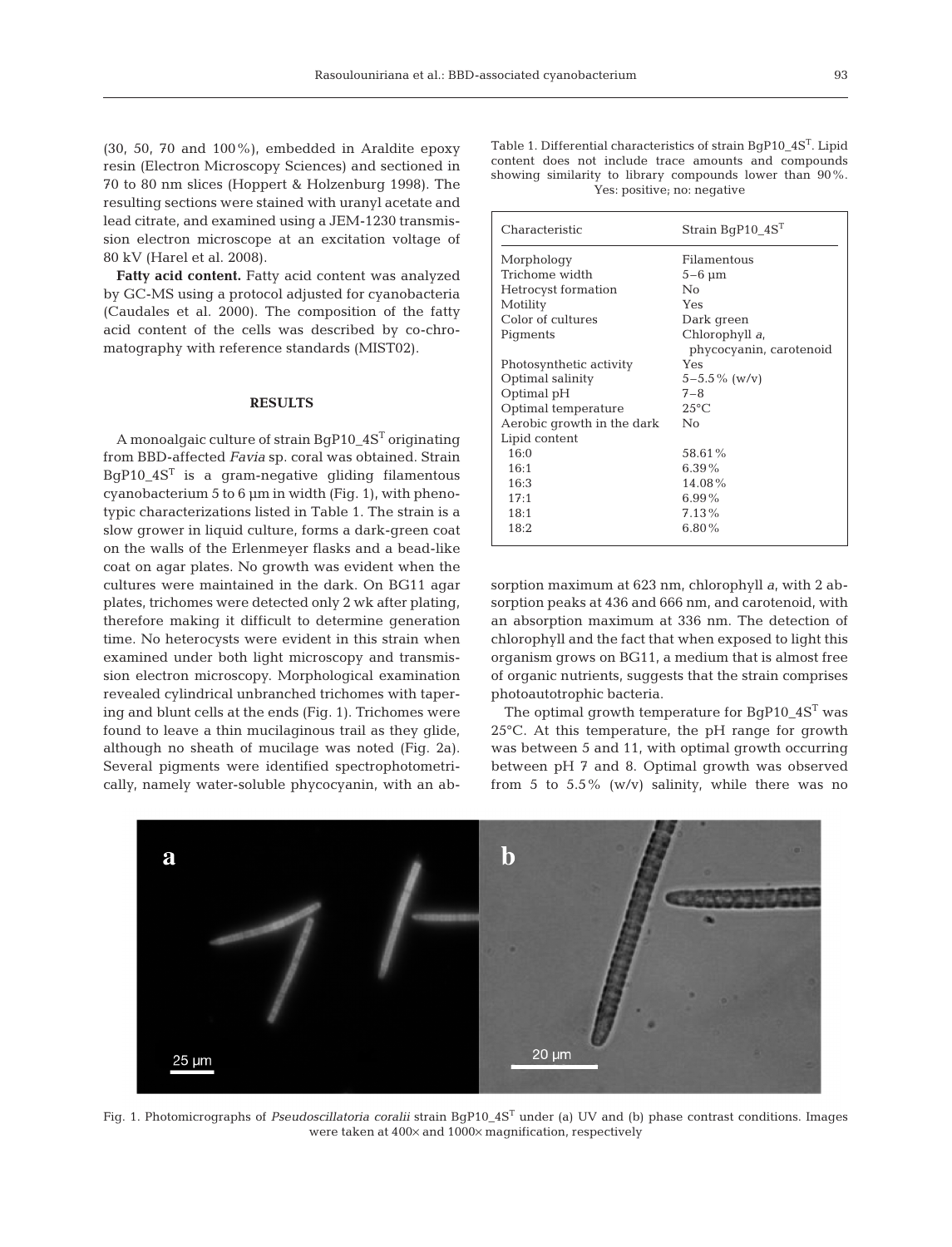

Fig. 2. Transmission electron micrographs of *Pseudoscillatoria coralii* strain BgP10\_4ST. (a) Apical oriented trichome; (b) enlargement of the cell wall, demonstrating the typical gram-negative layered structure (arrow); (c) thylakoids (note the parallel arrangement as seen in long-section); (d) undulating septa between cells (arrowheads) and black inclusion bodies within the cells (arrows); and (e) cross-section of trichome, revealing light inclusion bodies (arrow)

growth observed below 4% (w/v). The major cellular straight, long-chain fatty acid (>50%) was C16:0. In addition, 16:1, 16:3, 17:1, 18:1 and 18:2 fatty acids were present (Table 1), with ratios of mono- to polyunsaturated fatty acids of nearly 1:1.

Microscopic observation showed single trichomes with tapered and blunt ends (Figs. 1 & 2a) that displayed fluorescence when excited under UV light. Several identifying morphological features were detected. These include a multilayered cell wall (Fig. 2b) consisting of a number of membrane structures divided by electron opaque layers containing darkly stained inclusion bodies. In addition, separate parallel thylakoids; these appear parallel in long-section (Fig. 2c), but radial in distribution in crosssection, were evident (Fig. 2e), as were undulating partitions between the trichomes (Fig. 2d). Various inclusions, such as dark (Fig. 2d) and white bodies (Fig. 2e), were also visible. Strain BgP10\_4ST (SAG NA 2008.006; temporary number) is under deposition at the Culture Collection of Algae (SAG) at Georg August University, Göttingen, Germany. The 16S rRNA gene sequence of BgP10\_4ST (accession no. FJ210722) was found to have 91% similarity to a

previously isolated cyanobacterium from a marine sponge, *Oscillatoria spongeliae* (AY615503; Fig 3).

#### **DISCUSSION**

Cyanobacteria strain  $BqP10_4S^T$  isolated and cultured from a BBD-affected colony of the coral *Favia* sp. from the northern Red Sea (Gulf of Eilat) are gramnegative, gliding filamentous non-heterocystous, photoautotrophic cyanobacteria containing parallel thylakoids and various inclusion bodies (Figs. 1 & 2). Filament pigments include phycocyanin, carotenoid and chlorophyll *a*. The cells contain long-chain fatty acids of a straight-chain saturated nature, over 50% of which are C16:0. In our cyanobacterial specimens, multilayered cell walls, consisting of a number of membrane structures divided by electron opaque layers, were evident (Fig. 2b). In addition, the filaments contained darkly stained inclusion bodies, and separate parallel thylakoids were observed (Fig. 2a,c–e). Moreover, the cylindrical, unbranched trichomes with conical and blunt apical cells (Figs. 1 & 2a) morphologically define the cultured cyanobacteria strain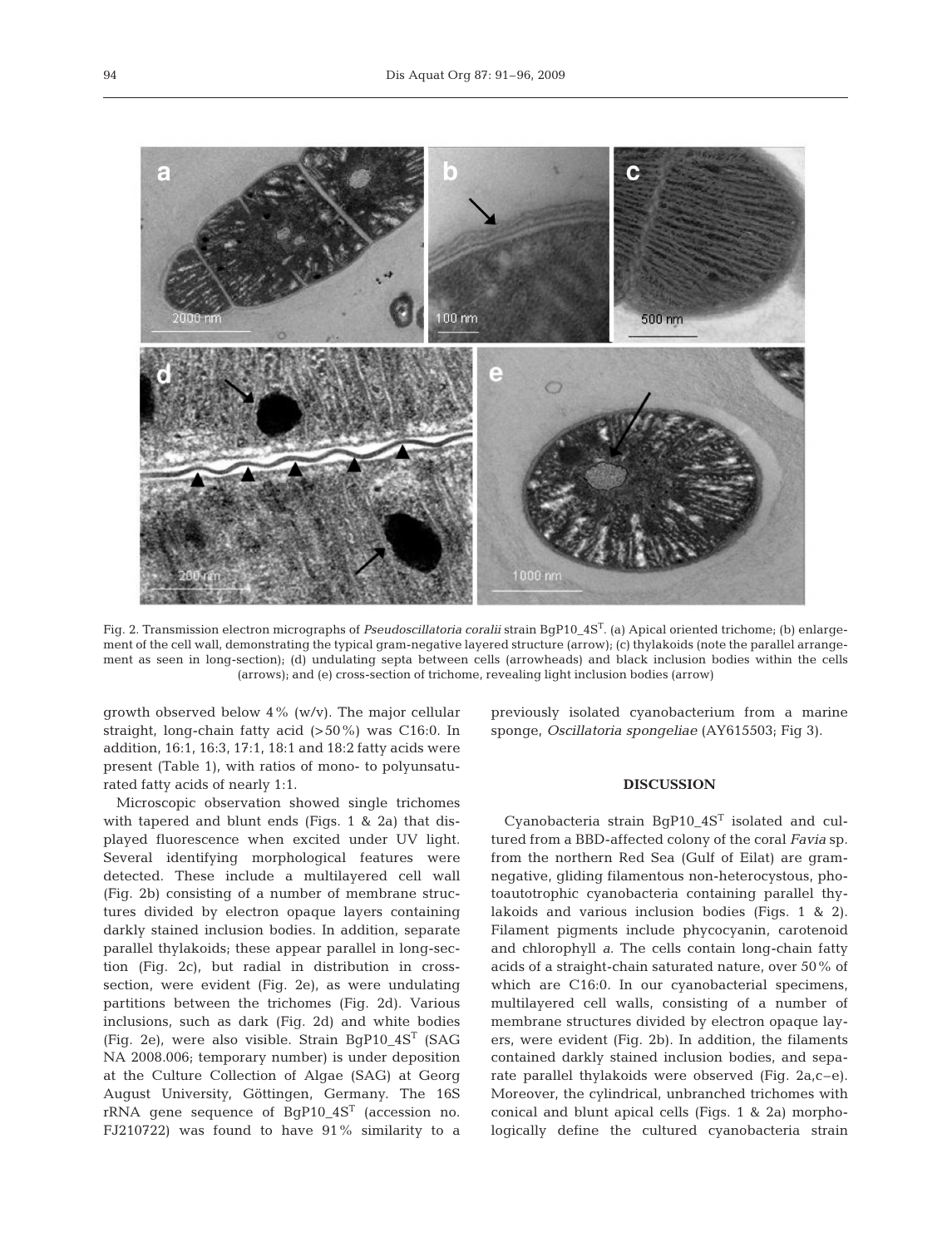

Fig. 3. Neighbor-joining 16S rRNA gene phylogenetic tree showing the relationship between strain BgP10\_4ST (*Pseudoscillatoria coralii* gen. nov., sp. nov.) in bold type and representative species of Subsection III. Sequence accession nos. are given. The scale bar represents 2 substitutions per 100 nucleotide positions

BgP10\_4ST as belonging to Subsection III (Oscillatoriales in the traditional sense), which includes almost all filamentous cyanobacteria with uniplanar binary fission with no heterocyst (Castenholz et al. 2001). According to Castenholz et al. (2001), the genus *Oscillatoria* is widely distributed in fresh, marine and brackish waters. Some species seem almost black, and can synthesize chlorophyll, phycoerythrin and phycocyanin without chromatic adaptation. Some are known as the motile components of microbial mats. *Oscillatoria* species divide exclusively by binary fission in one plane and are further characterized by cylindrical straight trichomes and, in some cases, cap-like thick terminal cells. Sheaths of this genus may be nearly invisible; however, although trichomes of the strain  $BgP10_4S<sup>T</sup>$  were found to leave a thin mucilaginous trail as they glide, no sheath of mucilage was present. Members of the closely related genus *Oscillatoria* are well known for their motility, with their trichomes gliding by means of undulation of their microfibrils while the cells maintain contact with a solid substrate. Mucilage is secreted through pores in the cell wall and may help to provide better contact with the substrate surface (Van den Hoek et al. 1995).

The optimal growth of BgP10\_4S<sup>T</sup> (originating from BBD-affected *Favia* sp.) was obtained at pH 7 to 8, 25°C, in 5 to 5.5% (w/v) salinity; low or no growth was evident at lower salinities  $\left(\langle 4\% w/v \rangle \right)$ . In the northern Gulf of Eilat in the summer months during the active spread of the disease, the water temperature at 1 to 3 m depth where the disease is most prevalent (Barneah et al. 2007) is approximately 26°C, salinity is 4% (w/v) and pH is around 8. Hence, these conditions are sufficient for reproduction of the strain on coral surface. In general, BBD cyanobacteria contend with harsh surroundings existing in BBD mats. Recently, Richardson & Ragoonath (2008) demonstrated the ability of the BBD cyanobacterium *Geitlerinema* (AF474001) to use exogenous organic carbon to enhance survival in the dark under the anaerobic (as well as illuminated aerobic), sulfide-rich conditions existing in BBD mats.

Recent cyanobacterial 16S rRNA gene sequences retrieved from BBD-affected corals distributed globally were identified as belonging to the genera *Geitlerinema*, *Leptolyngbya* and *Oscillatoria* of Subsection III (Sekar et al. 2006, Sussman et al. 2006, Barneah et al. 2007, Myers et al. 2007, Richardson et al. 2007, Richardson & Ragoonath 2008). Molecular identification of the 16S rRNA gene sequence of BgP10\_4ST (1432 bases; FJ210722) displayed a 99% similarity to the cyanobacteria (i.e. AF473936, AY839641 and EF433098) retrieved from BBD species collected at different sites, such as the Caribbean Sea, Palau and the Red Sea, respectively (Cooney et al. 2002, Sussman et al. 2006, Barneah et al. 2007). Moreover, the BgP10\_4ST sequence showed a 91% similarity to the closest cultured cyanobacterial relative, *Oscillatoria spongeliae* (AY615503), previously isolated from a marine sponge (Fig. 3). These findings suggest that strain BgP10\_4S<sup>T</sup> is a ubiquitous member of the BBD community and may be an important agent in the disease etiology. Hence, based on its morphological properties, growth characteristics, fatty acid composition and phylogenetic distinctiveness, we propose that strain BgP10\_4S<sup>T</sup> be classified as a novel genus and species in Subsection III, for which the name *Pseudoscillatoria coralii* gen. nov., sp. nov. is proposed.